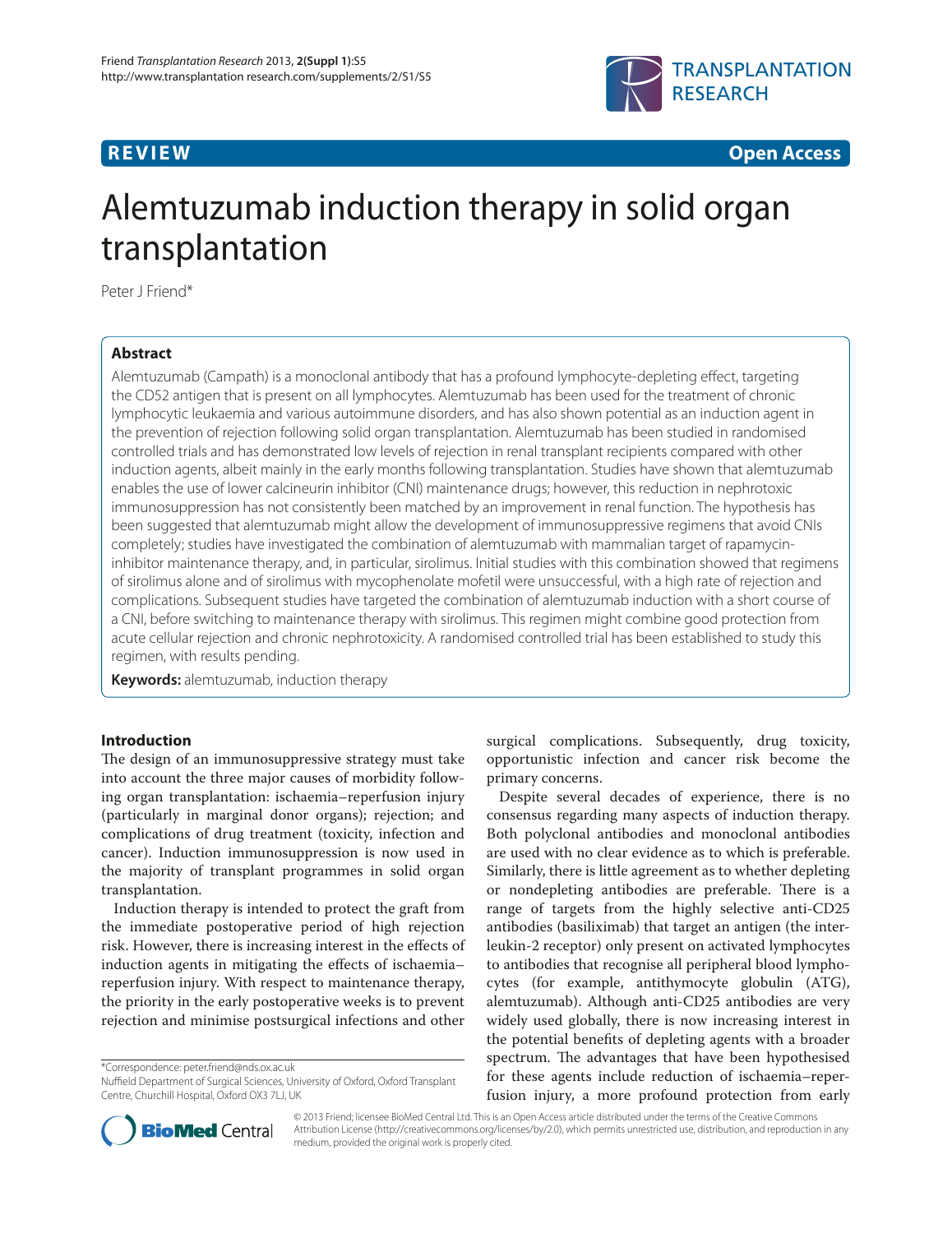acute rejection and, finally, a long-lasting effect in relation to donor-specific hyporesponsiveness.

# **Alemtuzumab**

Alemtuzumab (Campath) is a monoclonal antibody that recognises the CD52 antigen, present on all peripheral blood lymphocytes. Campath antibodies have been tested experimentally and clinically for 30 years [1].

Initially an IgM rat-derived antibody (Campath-1M) was used for the removal of T cells from bone marrow for transplantation; this was carried out as a means to prevent graft versus host disease. It was noted at the time that an antibody of profound lymphocyte-depleting capabilities would have potential application in solid organ transplantation. Campath-1M was used in clinical renal transplant trials and was found to have a profound effect on peripheral lymphocyte numbers, although with rapid recovery between doses [2], and was also shown to reduce the incidence of acute rejection [3]. Smaller studies with the IgG2b isotype (Campath-1G) demonstrated a more profound and long-lasting depletion of lymphocytes [4].

The humanised antibody (Campath-1H) was developed with the potential advantages of greater efficacy and, second, a lower risk of sensitisation. This antibody was used for (and subsequently licensed for) the treatment of chronic lymphocytic leukaemia [5]. Campath-1H was also used in a number of autoimmune conditions [6-8] and shown to be effective in treating multiple sclerosis [9]. The first report of the use of the humanised antibody in solid organ transplantation was in the treatment of acute cellular rejection of kidney transplants [10], which was associated with a high incidence of infections.

# **Randomised trials of alemtuzumab in solid organ transplantation**

A number of randomised trials of alemtuzumab in solid organ transplantation have been published. In 2008 Margreiter and colleagues studied 131 patients randomised to receive induction therapy with alemtuzumab  $(2 \times 20 \text{ mg})$  versus no induction [11]. All patients were subsequently treated with tacrolimus and patients who had not received induction therapy also received mycophenolate. This trial demonstrated a significant reduction in the incidence of acute rejection at 6 months (29% vs. 15%,  $P = 0.05$ ). However, by 12 months the incidence of rejection was no longer significantly different (32% vs. 30%). There was no difference in renal function between the two groups and, apart from an increase in the incidence of cytomegalovirus infection, there was no other adverse consequence of induction therapy.

In 2011 Chan and colleagues reported a randomised controlled trial of 82 alemtuzumab-treated patients (with tacrolimus monotherapy) versus 42 controls (receiving dacluzimab, tacrolimus, mycophenolate), all patients having a rapid steroid taper [12]. This study showed a lower incidence of rejection in the alemtuzumab-treated group at 6 months but not 12 months and no difference in graft survival or function. However, the study confirmed that alemtuzumab therapy does enable simple and effective tacrolimus monotherapy with a very low rate of rejection.

Also in 2011, Hanaway and colleagues carried out a randomised trial involving 474 kidney transplant recipients [13]. These were divided into high-risk patients (defined as panel reactive antibody  $>20\%$ , black race, retransplant;  $n = 139$ ) and low-risk patients (all others). The high-risk group was treated with either ATG (1.5 mg/  $kg \times 4$ ,  $n = 70$ ) or alemtuzumab (30 mg  $\times$  1,  $n = 69$ ). The low-risk group of patients was treated with basiliximab (20 mg  $\times$  2,  $n = 171$ ) or alemtuzumab (30 mg  $\times$  1,  $n = 164$ ). All patients received tacrolimus 8 to 14 ng/ml, mycophenolate 2 g/day, and steroids for 5 days. Patients were followed up for 3 years. This trial demonstrated that patients treated with alemtuzumab had a significantly lower incidence of cellular rejection at 6, 12 and 36 months (3% vs. 15%, 5% vs. 17% and 13% vs. 20% respectively). When divided into the high-risk and lowrisk subgroups, it was clear that the reduction in rejection was entirely within the group of patients at low risk of rejection (alemtuzumab vs. basiliximab) and that the incidence of rejection in the high-risk patients was similar between the alemtuzumab and ATG groups. There was no significant difference in graft or patient survival. Analysis of lymphocyte populations demonstrated that alemtuzumab and rabbit ATG had similar effects with respect to lymphocyte depletion and the rate of recovery of lymphocyte populations. This was contrasted in the low-risk group, in which the lymphocyte population was profoundly suppressed by alemtuzumab but very little altered by treatment with basiliximab. There was no effect on renal function. This trial did show that alemtuzumab-treated patients are more liable to late rejection episodes (after 12 months), a finding also noted by others including Watson and colleagues [14]. What is also notable from this and other large series of alemtuzumab-treated transplant patients is the relative absence of autoimmune complications, a problem that has been seen more commonly in patients treated for multiple sclerosis [15].

When the potency and duration of lymphocyte depletion induced by alemtuzumab was recognised, a number of investigators considered whether this may lead to the induction of donor-specific hyporesponsiveness. This followed the important observations of Knechtle and colleagues in demonstrating that profound lymphocyte depletion, using an anti-CD3 monoclonal antibody conjugated to diphtheria toxin, can lead to long-lasting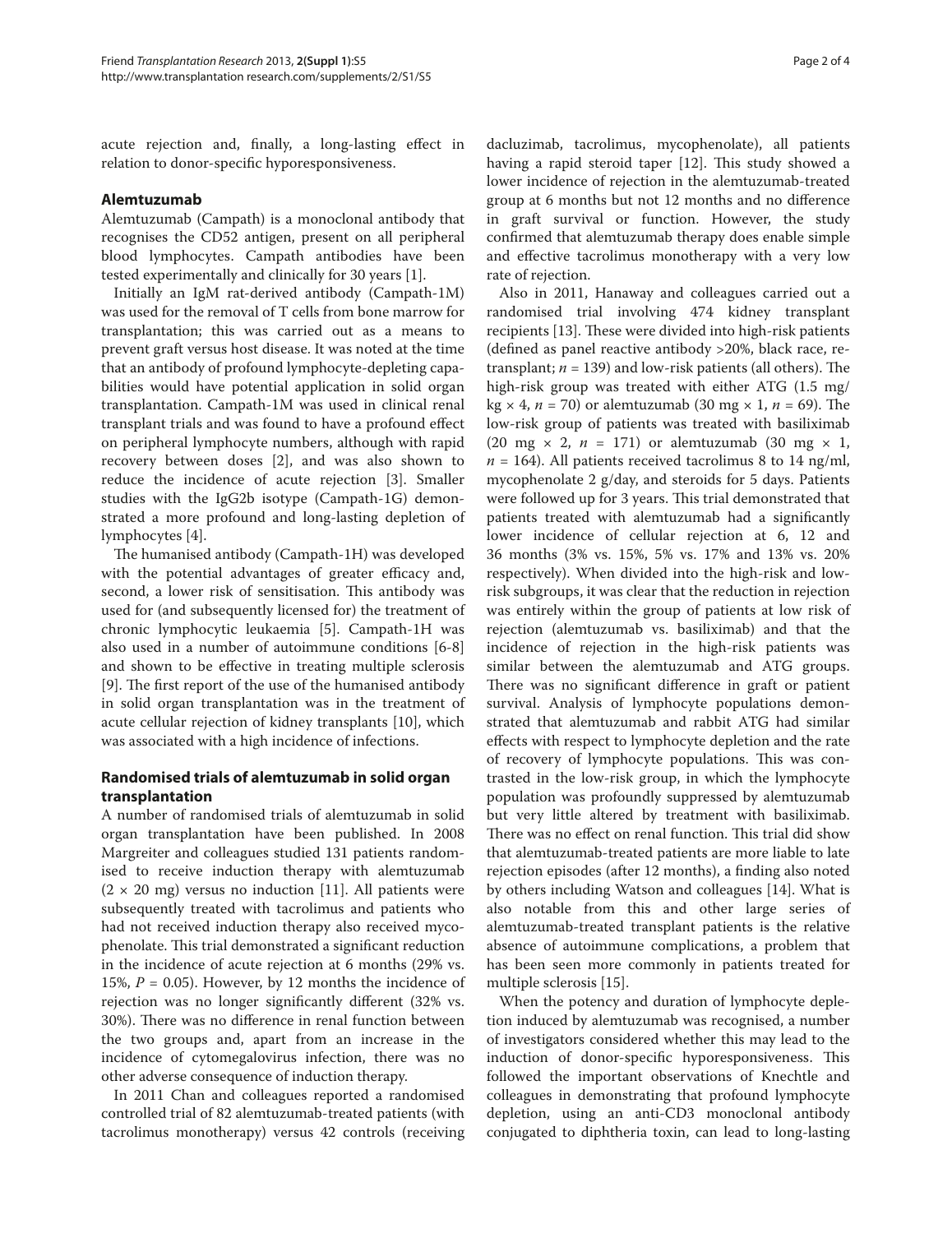donor-specific hyporesponsiveness in a nonhuman primate experimental model of kidney transplantation [16]. Calne and colleagues tested the use of alemtuzumab induction  $(2 \times 20 \text{ mg})$  followed by low-dose cyclosporin monotherapy (75 to  $125 \text{ mg/ml}$ ) [17]. This study, although without a control group, demonstrated the capability of a low-dose monotherapy immunosuppression regimen to achieve low levels of rejection and good levels of graft survival and function. The same group of patients was reviewed 5 years after transplantation [14] and was compared with a group of matched controls treated with conventional therapy (cyclosporin, prednisolone, azathioprine). Lymphocyte counts were significantly lower in the alemtuzumab group only in the first 3 months postoperatively. Cyclosporin levels were significantly lower in the alemtuzumab group for approximately 2 years. However, despite lower cyclosporin levels, there was no significant difference in renal function. An early benefit with respect to acute rejection in the alemtuzumab-treated patients was matched by an increased level of rejection after 6 months, culminating in a similar overall level of rejection between the two groups. There was no significant difference in patient or graft survival or in the incidence of infection or other serious adverse events.

# **Alemtuzumab and mammalian target of rapamycin inhibitors**

The ability to lower calcineurin inhibitor (CNI) doses was regarded as one of the primary advantages of alemtuzumab therapy, particularly because of the desire to avoid chronic nephrotoxicity [18]. However, despite the ability of alemtuzumab to enable lower levels of CNI therapy, none of the above studies demonstrated improvement of renal function in patients treated with alemtuzumab. The profound lympho-depletion caused by alemtuzumab led Kirk and colleagues to question whether the antibody alone would enable tolerance and avoid the need for maintenance therapy. Seven living donor recipients were treated with three or four doses of alemtuzumab preoperatively; despite profound depletion of lymphocytes in the peripheral blood and lymph nodes, all patients developed rejection (reversible) and required conversion to maintenance sirolimus [19]. The availability of mammalian target of rapamycin inhibitors, however, provided the opportunity for long-term maintenance of patients without the use of nephrotoxic immunosuppression; the combination of alemtuzumab induction with sirolimus monotherapy was a theoretically attractive proposition.

In the first study of an immunosuppression strategy of this design, 29 patients were treated with alemtuzumab (20 mg  $\times$  2) followed by low-dose maintenance sirolimus therapy [20]. Eight patients required treatment for

rejection and one graft was lost. The investigators concluded that sirolimus monotherapy was inadequate in this context. Other investigators tested the combination of sirolimus with mycophenolate following alemtuzumab induction [21]. Twenty-two patients were treated with alemtuzumab induction (30 mg  $\times$  2) and maintenance therapy sirolimus (8 to 12 mg/ml) and mycophenolate  $(500 \text{ mg}/\text{twice}$  daily). There was an acute rejection incidence of 36%, leukopaenia in 27% of patients and acute respiratory distress syndrome in two patients. The investigators concluded that the combination of alemtuzumab, sirolimus and mycophenolate, when started at the time of transplantation, was associated with a high rejection rate and a high incidence of other complications.

Attention then moved to the use of alemtuzumab induction followed by a short course of CNI therapy, before switching to sirolimus maintenance therapy for the longer term. In a study of 30 patients, alemtuzumab (30  $mg \times 2$ ) induction was followed by mycophenolate (500 mg/twice daily for 12 months), tacrolimus (5 to 8 ng/ml for 6 months) and, after tacrolimus withdrawal, sirolimus (5 to 8 ng/ml) (data submitted for publication). A number of rejection episodes occurred following mycophenolate withdrawal at 12 months (all reversible with steroids) and the protocol was therefore amended to continue mycophenolate 250 mg twice daily thereafter. This protocol was associated with a low incidence of rejection (6.6% at 12 months). Following the change of protocol to maintain low-dose mycophenolate after 12 months, there were no acute rejection episodes after 12 months. Two patients were withdrawn from the protocol because of respiratory side effects of sirolimus. Eighty-five per cent of patients remained steroid and CNI free 5 years postoperatively.

This trial demonstrated the potential utility of alemtuzumab in enabling patients to be established safely on CNI-free therapy. The real benefit of this strategy is in the potential absence of chronic nephrotoxicity and the consequent long-term improvement in graft half-life. Clearly this hypothesis required formal testing in an adequately powered randomised control clinical trial. Such a trial was established in 2010 with the intention of testing the effects of alemtuzumab versus basiliximab as an induction agent and testing the effect of switching to sirolimus from tacrolimus at 6 months. The end points for this study will first be the incidence of acute cellular rejection and then medium-term graft function. The results of this study (Campath, calcineurin inhibitor reduction, chronic allograft nephropathy) are awaited.

#### **Abbreviations**

ATG, antithymocyte globulin; CNI, calcineurin inhibitor.

### **Competing interests**

PJF has received honoraria from Pfizer for lecturing.